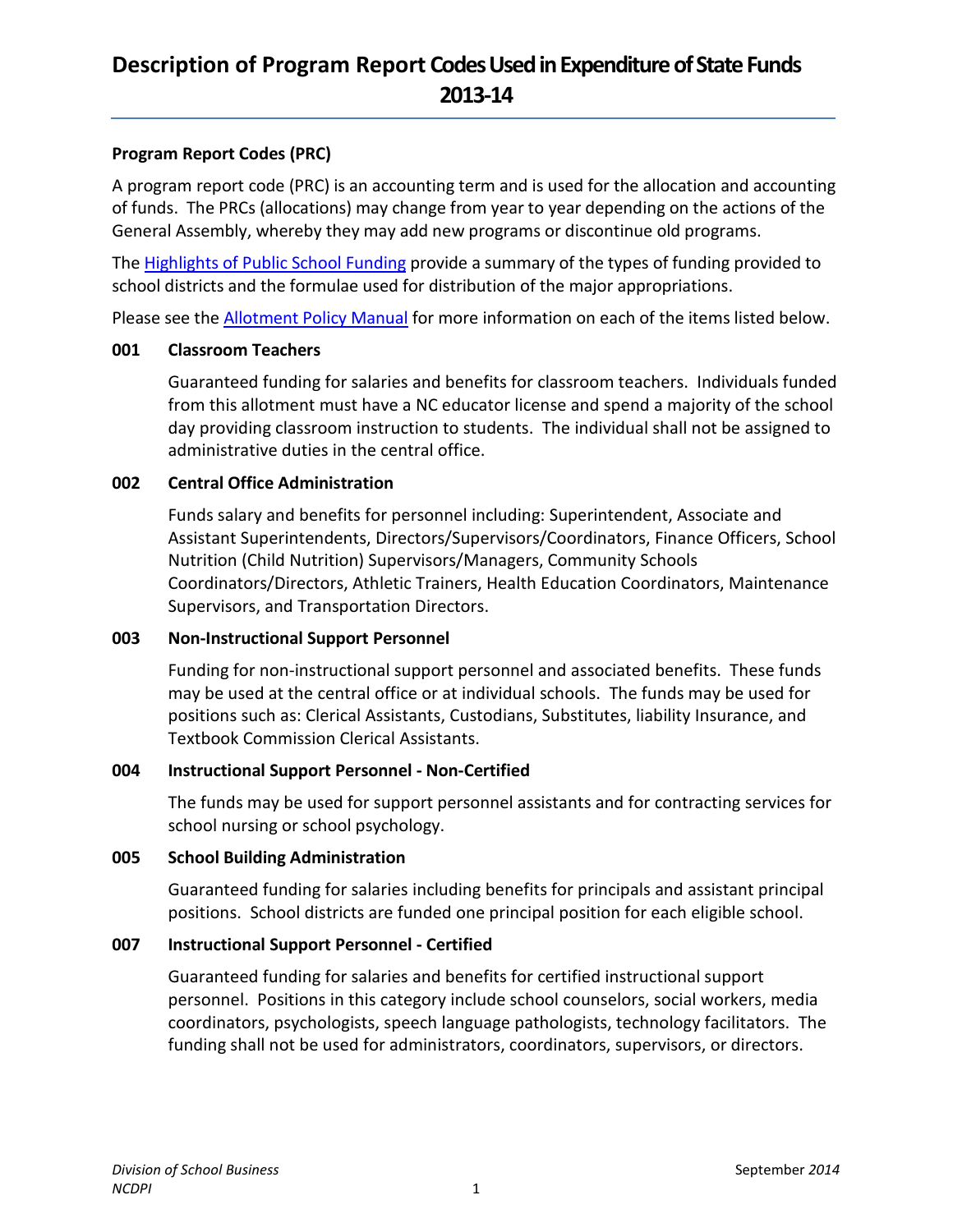### **008 Dollars for K-12 Teachers**

A separate account into which school districts may transfer funds from the Teacher Assistant (PRC027) allotment to hire teachers to serve K-12.

### **009 Non Contributory Employee Benefits**

Guaranteed funding for longevity, annual leave payout and short term disability for state funded public school employees.

### **010 Dollars for Certified Personnel**

A separate account into which school districts may transfer funds to pay for certified personnel.

### **011 NBPTS Educational Leave**

Funding for 3 days educational leave for teachers registered for National Board of Professional Teaching Standards certification.

### **012 Driver Training**

Funding for driver education for all eligible persons. School districts must serve all students enrolled in a public or private high school (including charter schools) and home school students residing within the LEA boundaries, who have not previously enrolled in the program.

## **013 Vocational Education - Months of Employment**

Guaranteed funding for employment of vocational education (career technical education) teachers.

## **014 Vocational Education - Program Support**

Funds to support the vocational education (career technical education) program e.g. instructional materials, equipment etc.

### **015 School Technology Fund**

Funding to school districts for the development and implementation of a local school technology plan.

### **016 Summer Reading Camps**

Funds for school districts to develop and implement summer reading camps for students who are not proficient in reading, as outlined in the Excellent Schools Act.

### **018 State Employee Severance Payments**

Funding for health insurance premiums for state funded personnel who were subject to a reduction in force (RIF'd/laid off).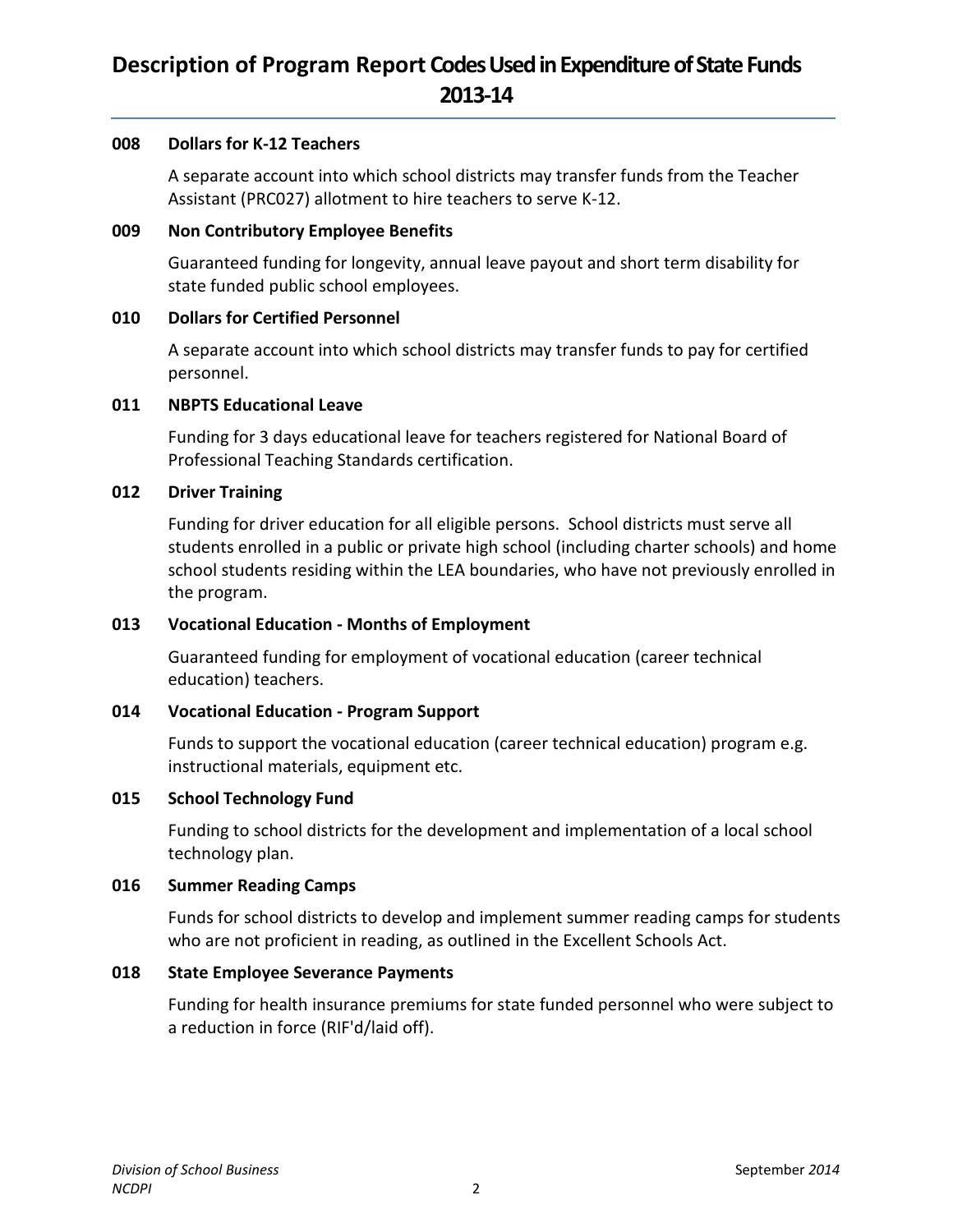## **019 Small County Supplemental Funding**

Supplemental funds for school systems that have a small student population. In 2013- 14, county school districts with less than 3,239 student membership were entitled to the supplemental funding. Also entitled were county school districts with student membership between 3,239 and 4,080 whose adjusted property tax base per student was below the state average adjusted property tax base per student. City school districts are not eligible. Changes were made to the formula for 2014-15.

## **020 Foreign Exchange Teachers**

Separate account into which school districts may transfer state funded teacher positions to cover a contract for an international faculty exchange teacher.

## **021 Military Differential Pay**

Funding for state funded public school employee military differential pay. Employees called to active military duty, whose military basic pay is less than the pay they received in the public schools, receive the difference in pay while on active military duty.

## **024 Disadvantaged Student Supplemental Funding**

Supplemental funding to address the capacity needs of school districts to meet the needs of disadvantaged students. The funds may only be used to:

- 1. Provide instructional positions or instructional support positions and/or professional development
- 2. Provide intensive in-school and/or after school remediation;
- 3. Purchase diagnostic software and progress-monitoring tools;
- 4. Provide funds for teacher bonuses and supplements.

## **025 Indian Gaming**

Funding from the Indian Gaming Education Revenue Fund, generated by the Class III games on Indian Lands. These funds can be used for teachers, teacher assistants, instructional materials and textbooks.

## **027 Teacher Assistants**

Funding for salaries and benefits for teacher assistants in Kindergarten through third grade.

## **029 Behavioral Support**

Funding for Assaulting and Violent Children programs which provide appropriate educational programs to students under the age of 18 who suffer from emotional, mental, or neurological disabilities accompanied by violent or assaulting behavior. School districts request funds for specific students and funds are provided based on need.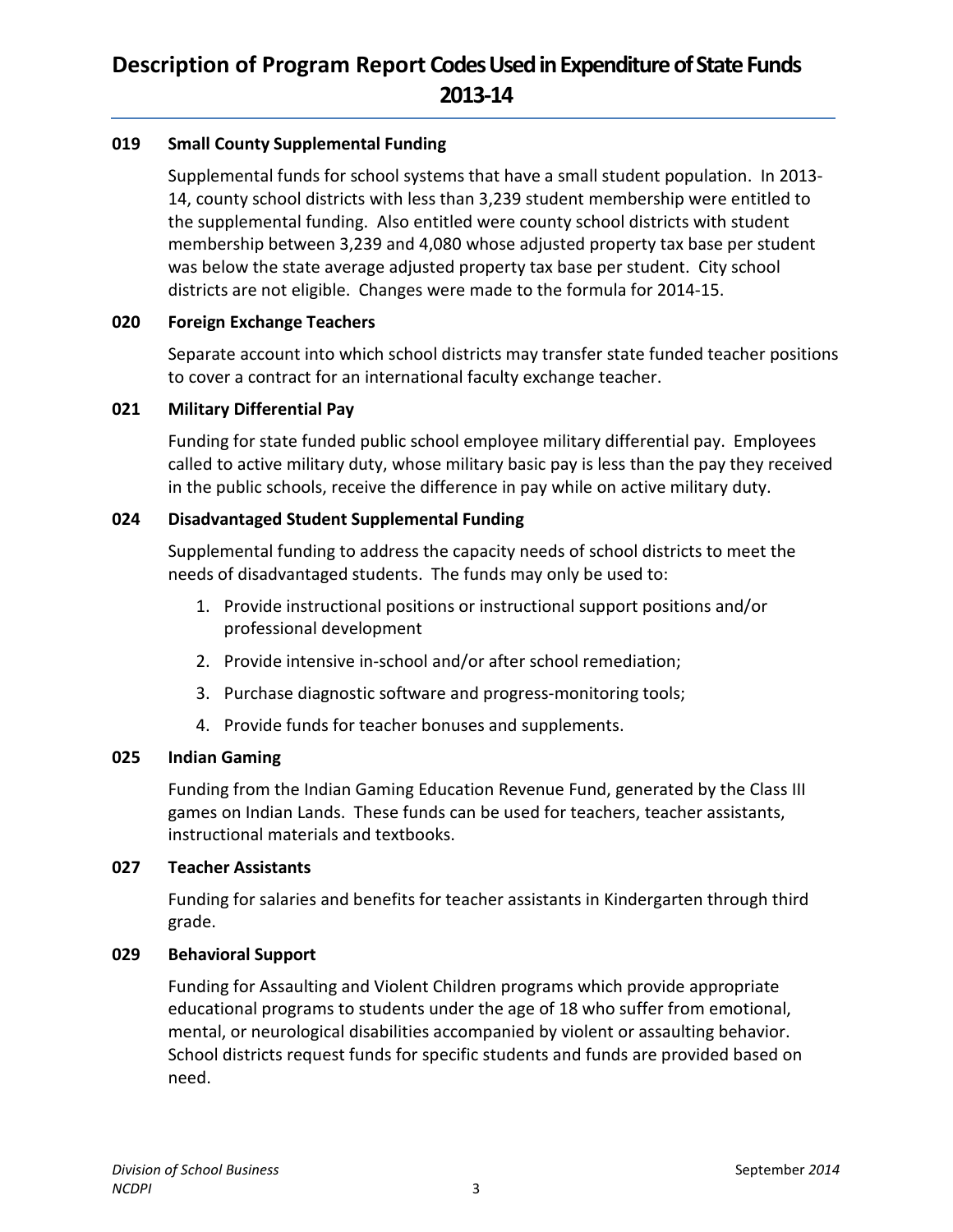### **030 Digital Learning**

Funds for school districts to deliver educator professional development related to Home Base systems. The Home Base related training must be focused on using digital and other instructional technologies to provide high-quality, integrated digital teaching and learning to all students, and acquiring quality digital content to enhance instruction.

### **031 Low-Wealth Counties Supplemental Funding**

Supplemental funds to school districts that are in a county that do not have the ability to generate revenue to support public schools at the state average level. The legislated formula considers county revenue from property tax and sales tax, per capita income and population density. The funding may be used for instructional purposes and clerical positions.

### **032 Children with Special Needs**

Funding for the special educational needs and related services of children with disabilities. These funds are to be used for: children with disabilities, preschool handicapped students, group homes, foster homes, or similar facilities.

### **034 Academically/Intellectually Gifted**

Funds allocated for academically or intellectually gifted student programs.

### **041 Panic Alarms**

Grant funds for panic alarm systems to school districts, regional schools and charter schools. Funds awarded based on need.

## **042 Child and Family Support Teams - School Nurses**

Funding for salary and fringe benefits for nationally certified school nurses to establish the School Based Child and Family Support Team Initiative at designated schools. The purpose of the initiative is to identify and coordinate appropriate community services and supports for children at risk of school failure or out-of-home placement in order to address the physical, social, legal, emotional, and developmental factors that affect academic performance.

## **043 Child and Family Support Teams - Social Workers and Other**

Funds to establish School-Based Child and Family Support Teams that will support children at-risk of school failure by coordinating services among educational and human service agencies working with the children and their families. This funding must be used to support the salary of the school social worker associated with the program and funding for other expenses for the social worker and school nurse.

## **054 Limited English Proficiency (LEP)**

Supplemental funding to school districts with students who have limited proficiency in the English language.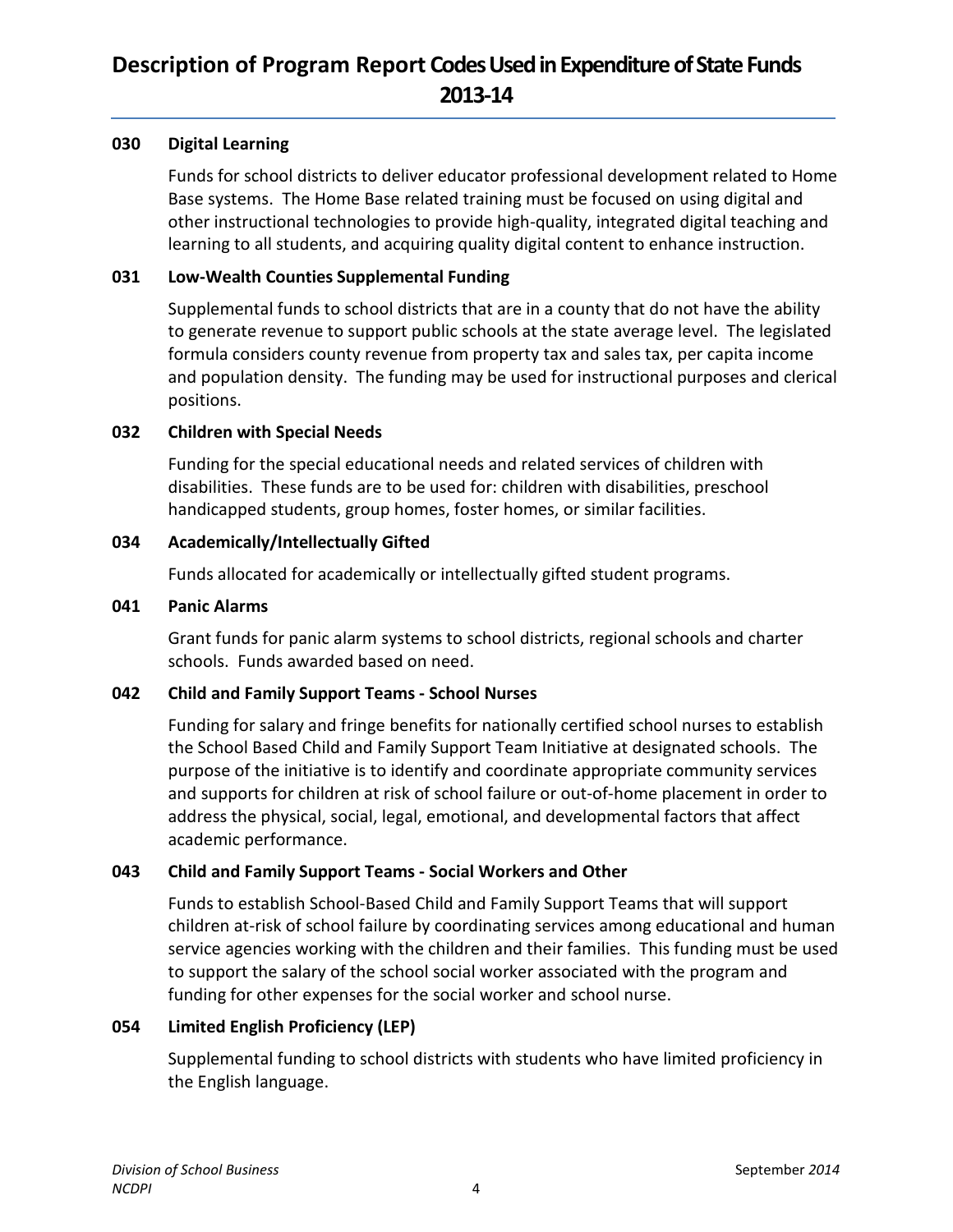## **055 Learn & Earn (ECHS)**

Funding for the Early College High Schools (ECHS). The program is to create rigorous and relevant high school options that provide students with the opportunity and assistance to earn an associate degree or two year of college credit by the conclusion of the year after their senior year in high school. These funds shall be used to establish partnerships with specific high schools, two and four-year colleges and universities, and local employers.

### **056 Transportation of Pupils**

Funding for all transportation related expenses for "yellow bus" use for eligible school age (K-12) students for travel to and from school and between schools. This includes expenses for contract transportation when a school district finds it impracticable to furnish transportation by yellow bus for eligible school age (K-12) students for travel to and from school and between schools.

### **061 Classroom Materials/Instructional Supplies and Equipment**

Funding for Instructional Materials and Supplies, Instructional Equipment, and Testing Support.

### **063 Children with Special Needs - Special Funds**

Funding for the special educational needs and related services of Children with Disabilities ages 3 through 21 in community residential centers, developmental day care and special State reserve. Funds are provided based on need and are requested for specific students.

## **066 Assistant Principal Intern - Principal Fellows**

Funding for stipends to full-time students working on a Master's degree in school administration, who are serving in an approved intern principal fellows program.

### **067 Assistant Principal Intern - Full Time MSA Student**

Funding for stipends to full-time Master of School Administration students who are serving in an approved intern program.

### **068 Alternative Schools**

Expenditures for alternative schools funded from At Risk Student Services (PRC 069), including instructional positions, materials etc.

### **069 At-Risk Student Services**

Funding to identify students likely to drop out and to provide special alternative instructional programs for these at-risk students. Also provides funding for summer school instruction and transportation, remediation, alcohol and drug prevention, early intervention, safe schools, and preschool screening.